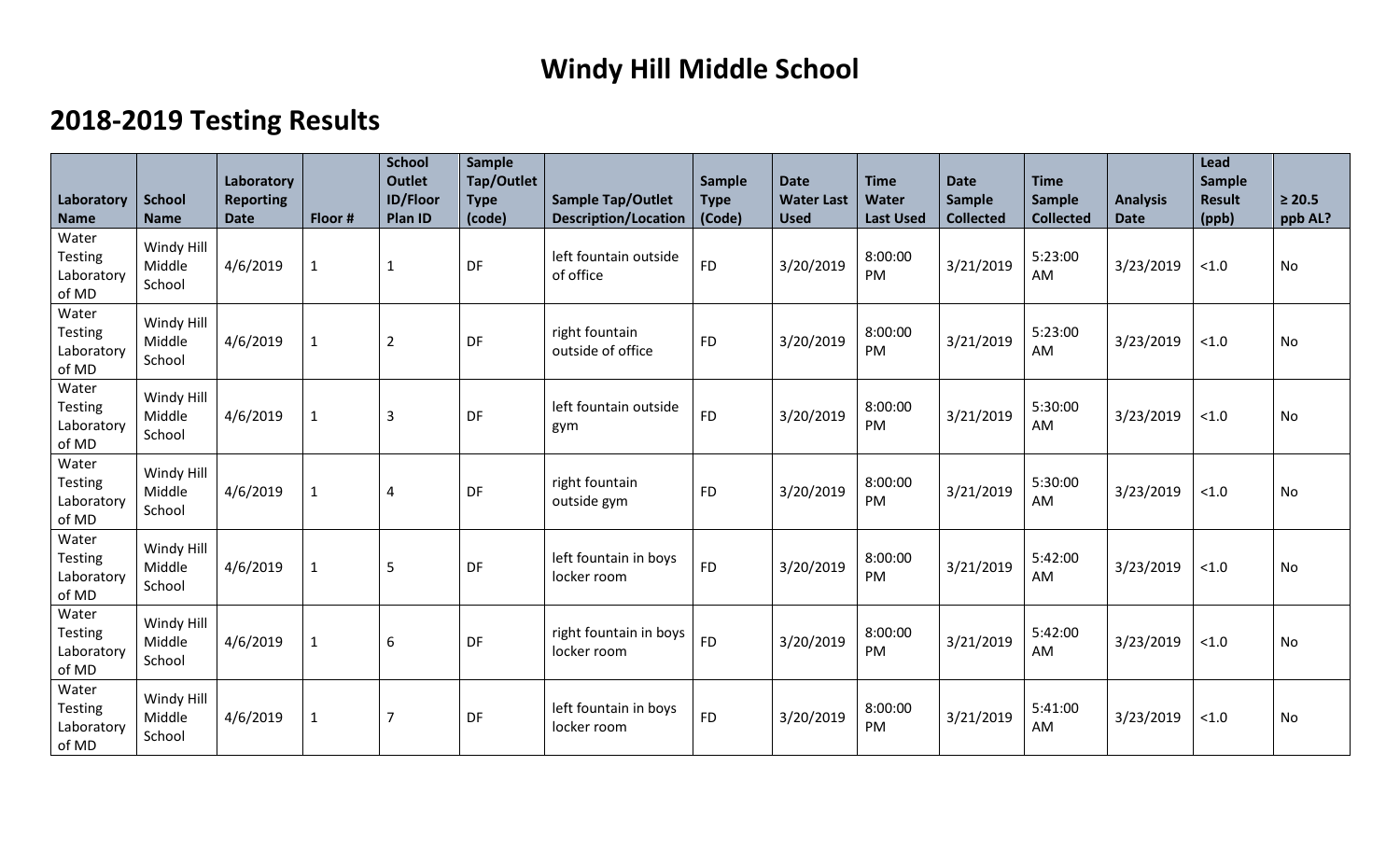| Water<br>Testing<br>Laboratory<br>of MD        | Windy Hill<br>Middle<br>School | 4/6/2019 | $\mathbf{1}$   | 8  | DF         | right fountain in boys<br>locker room | <b>FD</b> | 3/20/2019 | 8:00:00<br>PM | 3/21/2019 | 5:41:00<br>AM | 3/23/2019 | $<1.0$ | No |
|------------------------------------------------|--------------------------------|----------|----------------|----|------------|---------------------------------------|-----------|-----------|---------------|-----------|---------------|-----------|--------|----|
| Water<br>Testing<br>Laboratory<br>of MD        | Windy Hill<br>Middle<br>School | 4/6/2019 | $\mathbf{1}$   | 9  | DF         | left fountain outside<br>117          | <b>FD</b> | 3/20/2019 | 8:00:00<br>PM | 3/21/2019 | 5:44:00<br>AM | 3/24/2019 | $<1.0$ | No |
| Water<br>Testing<br>Laboratory<br>of MD        | Windy Hill<br>Middle<br>School | 4/6/2019 | $\mathbf{1}$   | 10 | DF         | right fountain<br>outside 117         | <b>FD</b> | 3/20/2019 | 8:00:00<br>PM | 3/21/2019 | 5:44:00<br>AM | 3/24/2019 | $<1.0$ | No |
| Water<br><b>Testing</b><br>Laboratory<br>of MD | Windy Hill<br>Middle<br>School | 4/6/2019 | $\mathbf{1}$   | 11 | DF         | left fountain outside<br>126          | <b>FD</b> | 3/20/2019 | 8:00:00<br>PM | 3/21/2019 | 5:46:00<br>AM | 3/24/2019 | $<1.0$ | No |
| Water<br><b>Testing</b><br>Laboratory<br>of MD | Windy Hill<br>Middle<br>School | 4/6/2019 | $\mathbf{1}$   | 12 | DF         | right fountain<br>outside 126         | <b>FD</b> | 3/20/2019 | 8:00:00<br>PM | 3/21/2019 | 5:46:00<br>AM | 3/24/2019 | $<1.0$ | No |
| Water<br><b>Testing</b><br>Laboratory<br>of MD | Windy Hill<br>Middle<br>School | 4/6/2019 | $\overline{2}$ | 13 | DF         | left fountain outside<br>222          | <b>FD</b> | 3/20/2019 | 8:00:00<br>PM | 3/21/2019 | 5:25:00<br>AM | 3/24/2019 | $<1.0$ | No |
| Water<br><b>Testing</b><br>Laboratory<br>of MD | Windy Hill<br>Middle<br>School | 4/6/2019 | $\overline{2}$ | 14 | DF         | right fountain<br>outside 222         | <b>FD</b> | 3/20/2019 | 8:00:00<br>PM | 3/21/2019 | 5:25:00<br>AM | 3/24/2019 | $<1.0$ | No |
| Water<br><b>Testing</b><br>Laboratory<br>of MD | Windy Hill<br>Middle<br>School | 4/6/2019 | $\mathbf{1}$   | 15 | ${\sf CR}$ | faucet in office work<br>room         | <b>FD</b> | 3/20/2019 | 8:00:00<br>PM | 3/21/2019 | 5:18:00<br>AM | 3/24/2019 | $<1.0$ | No |
| Water<br>Testing<br>Laboratory<br>of MD        | Windy Hill<br>Middle<br>School | 4/6/2019 | $\mathbf{1}$   | 16 | <b>NO</b>  | faucet in health<br>room              | <b>FD</b> | 3/20/2019 | 8:00:00<br>PM | 3/21/2019 | 5:18:00<br>AM | 3/24/2019 | $<1.0$ | No |
| Water<br>Testing                               | Windy Hill<br>Middle<br>School | 4/6/2019 | $\mathbf{1}$   | 17 | IM         | ice machine in health<br>room         | <b>FD</b> | 3/20/2019 | 8:00:00<br>PM | 3/21/2019 | 5:20:00<br>AM | 3/24/2019 | < 1.0  | No |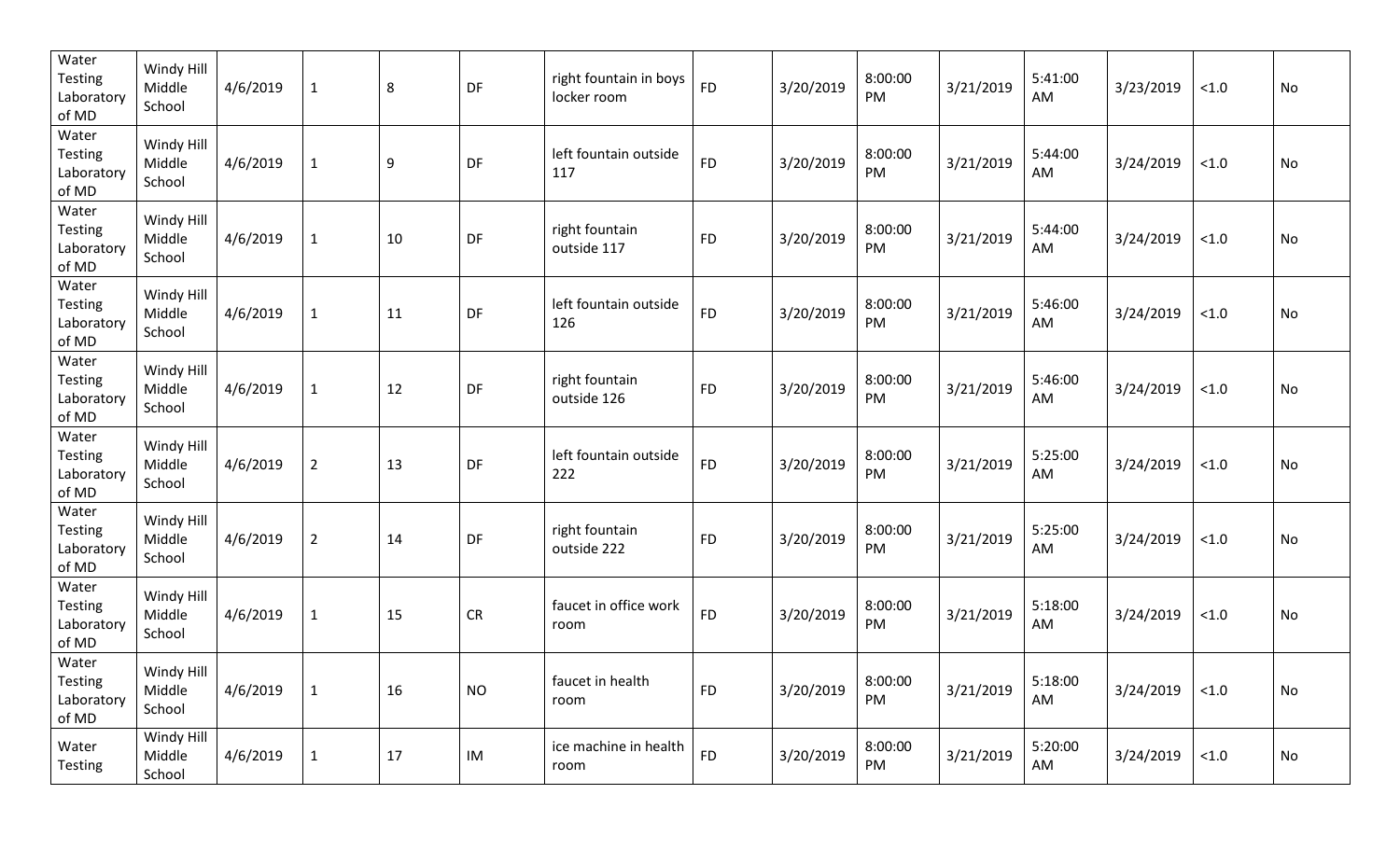| Laboratory<br>of MD                            |                                |          |              |    |           |                                  |           |           |               |           |               |           |        |           |
|------------------------------------------------|--------------------------------|----------|--------------|----|-----------|----------------------------------|-----------|-----------|---------------|-----------|---------------|-----------|--------|-----------|
| Water<br>Testing<br>Laboratory<br>of MD        | Windy Hill<br>Middle<br>School | 4/6/2019 | $\mathbf{1}$ | 18 | <b>TL</b> | faucet in staff lounge           | <b>FD</b> | 3/20/2019 | 8:00:00<br>PM | 3/21/2019 | 5:27:00<br>AM | 3/24/2019 | < 1.0  | <b>No</b> |
| Water<br><b>Testing</b><br>Laboratory<br>of MD | Windy Hill<br>Middle<br>School | 4/6/2019 | $\mathbf{1}$ | 19 | <b>CR</b> | faucet in 107                    | <b>FD</b> | 3/20/2019 | 8:00:00<br>PM | 3/21/2019 | 5:26:00<br>AM | 3/24/2019 | < 1.0  | No        |
| Water<br><b>Testing</b><br>Laboratory<br>of MD | Windy Hill<br>Middle<br>School | 4/6/2019 | $\mathbf{1}$ | 20 | <b>CR</b> | faucet in 109                    | <b>FD</b> | 3/20/2019 | 8:00:00<br>PM | 3/21/2019 | 5:25:00<br>AM | 3/24/2019 | $<1.0$ | No        |
| Water<br><b>Testing</b><br>Laboratory<br>of MD | Windy Hill<br>Middle<br>School | 4/6/2019 | $\mathbf{1}$ | 21 | IM        | ice machine in<br>kitchen        | <b>FD</b> | 3/20/2019 | 8:00:00<br>PM | 3/21/2019 | 5:32:00<br>AM | 3/24/2019 | < 1.0  | No        |
| Water<br>Testing<br>Laboratory<br>of MD        | Windy Hill<br>Middle<br>School | 4/6/2019 | $\mathbf{1}$ | 22 | KS        | solo faucet on prep<br>table     | <b>FD</b> | 3/20/2019 | 8:00:00<br>PM | 3/21/2019 | 5:33:00<br>AM | 3/24/2019 | $<1.0$ | No        |
| Water<br><b>Testing</b><br>Laboratory<br>of MD | Windy Hill<br>Middle<br>School | 4/6/2019 | $\mathbf{1}$ | 23 | KS        | faucet on 2<br>compartment sink  | <b>FD</b> | 3/20/2019 | 8:00:00<br>PM | 3/21/2019 | 5:34:00<br>AM | 3/24/2019 | < 1.0  | No        |
| Water<br>Testing<br>Laboratory<br>of MD        | Windy Hill<br>Middle<br>School | 4/6/2019 | $\mathbf{1}$ | 24 | KS        | sprayer on 2<br>compartment sink | <b>FD</b> | 3/20/2019 | 8:00:00<br>PM | 3/21/2019 | 5:34:00<br>AM | 3/24/2019 | 1.6    | <b>No</b> |
| Water<br><b>Testing</b><br>Laboratory<br>of MD | Windy Hill<br>Middle<br>School | 4/6/2019 | $\mathbf{1}$ | 25 | KS        | left kettle                      | <b>FD</b> | 3/20/2019 | 8:00:00<br>PM | 3/21/2019 | 5:35:00<br>AM | 3/24/2019 | < 1.0  | <b>No</b> |
| Water<br><b>Testing</b><br>Laboratory<br>of MD | Windy Hill<br>Middle<br>School | 4/6/2019 | $\mathbf{1}$ | 26 | <b>KS</b> | right kettle                     | <b>FD</b> | 3/20/2019 | 8:00:00<br>PM | 3/21/2019 | 5:35:00<br>AM | 3/24/2019 | 1.1    | <b>No</b> |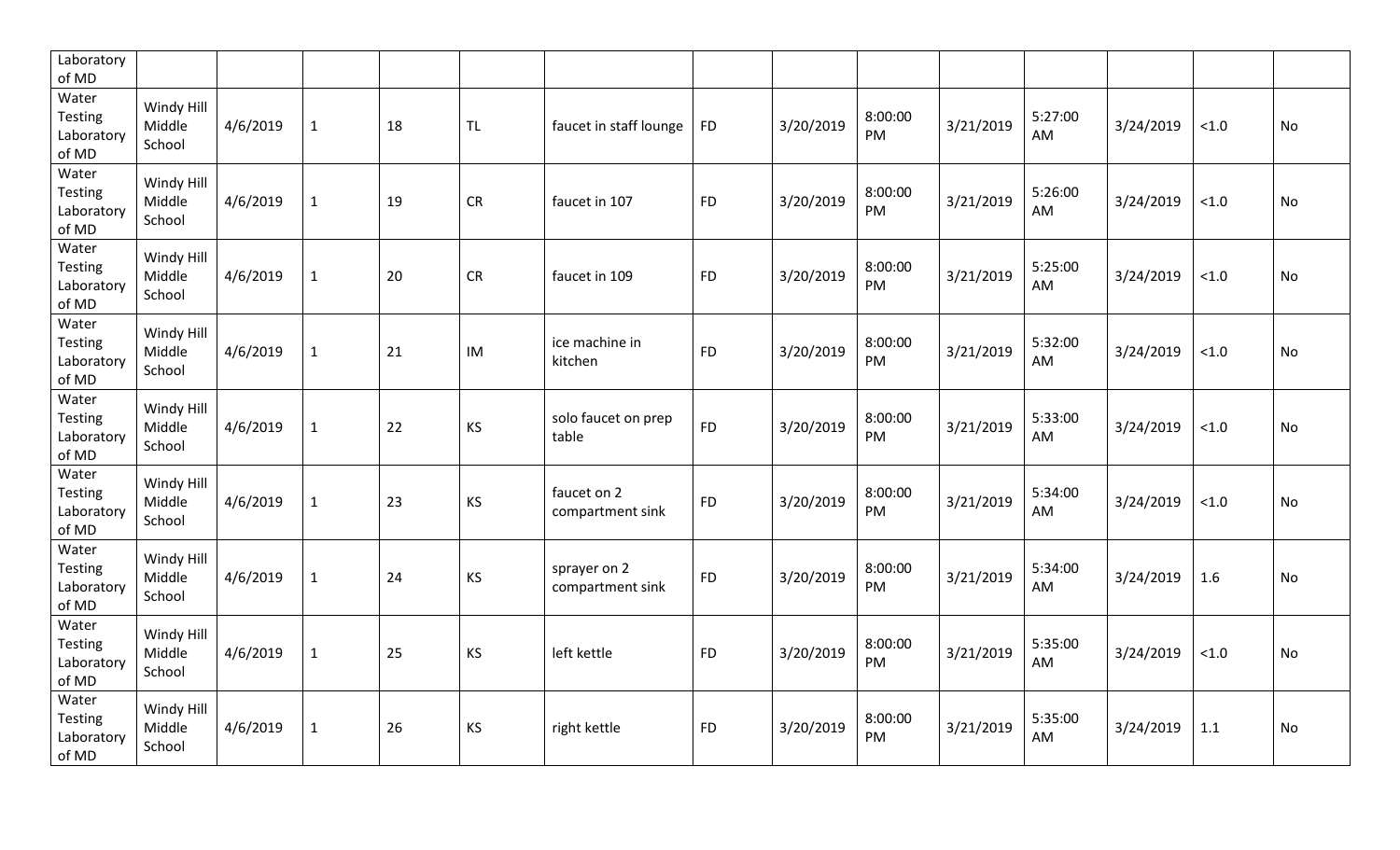| Water<br>Testing<br>Laboratory<br>of MD        | Windy Hill<br>Middle<br>School | 4/6/2019 | $\mathbf{1}$ | 27 | <b>KS</b>  | left faucet 3<br>compartment sink    | <b>FD</b> | 3/20/2019 | 8:00:00<br>PM | 3/21/2019 | 5:36:00<br>AM | 3/24/2019 | < 1.0  | No        |
|------------------------------------------------|--------------------------------|----------|--------------|----|------------|--------------------------------------|-----------|-----------|---------------|-----------|---------------|-----------|--------|-----------|
| Water<br><b>Testing</b><br>Laboratory<br>of MD | Windy Hill<br>Middle<br>School | 4/6/2019 | $\mathbf{1}$ | 28 | <b>KS</b>  | right faucet 3<br>compartment sink   | <b>FD</b> | 3/20/2019 | 8:00:00<br>PM | 3/21/2019 | 5:36:00<br>AM | 3/24/2019 | $<1.0$ | No        |
| Water<br>Testing<br>Laboratory<br>of MD        | Windy Hill<br>Middle<br>School | 4/6/2019 | $\mathbf{1}$ | 29 | KS         | dish washer sprayer                  | <b>FD</b> | 3/20/2019 | 8:00:00<br>PM | 3/21/2019 | 5:37:00<br>AM | 3/24/2019 | $<1.0$ | No        |
| Water<br><b>Testing</b><br>Laboratory<br>of MD | Windy Hill<br>Middle<br>School | 4/6/2019 | $\mathbf{1}$ | 30 | HE         | front left faucet 115                | <b>FD</b> | 3/20/2019 | 8:00:00<br>PM | 3/21/2019 | 5:35:00<br>AM | 3/24/2019 | $<1.0$ | No        |
| Water<br><b>Testing</b><br>Laboratory<br>of MD | Windy Hill<br>Middle<br>School | 4/6/2019 | $\mathbf 1$  | 31 | HE         | front right faucet 115               | <b>FD</b> | 3/20/2019 | 8:00:00<br>PM | 3/21/2019 | 5:35:00<br>AM | 3/24/2019 | $<1.0$ | No        |
| Water<br>Testing<br>Laboratory<br>of MD        | Windy Hill<br>Middle<br>School | 4/6/2019 | $\mathbf 1$  | 32 | IM         | ice machine in front<br>right fridge | <b>FD</b> | 3/20/2019 | 8:00:00<br>PM | 3/21/2019 | 5:35:00<br>AM | 3/24/2019 | $<1.0$ | <b>No</b> |
| Water<br><b>Testing</b><br>Laboratory<br>of MD | Windy Hill<br>Middle<br>School | 4/6/2019 | $\mathbf 1$  | 33 | HE         | middle left faucet<br>115            | <b>FD</b> | 3/20/2019 | 8:00:00<br>PM | 3/21/2019 | 5:36:00<br>AM | 3/24/2019 | $<1.0$ | <b>No</b> |
| Water<br><b>Testing</b><br>Laboratory<br>of MD | Windy Hill<br>Middle<br>School | 4/6/2019 | $\mathbf{1}$ | 34 | HE         | middle right faucet<br>115           | <b>FD</b> | 3/20/2019 | 8:00:00<br>PM | 3/21/2019 | 5:36:00<br>AM | 3/24/2019 | 1.0    | No        |
| Water<br>Testing<br>Laboratory<br>of MD        | Windy Hill<br>Middle<br>School | 4/6/2019 | $\mathbf{1}$ | 35 | HE         | back left faucet 115                 | <b>FD</b> | 3/20/2019 | 8:00:00<br>PM | 3/21/2019 | 5:37:00<br>AM | 3/24/2019 | $<1.0$ | No        |
| Water<br>Testing                               | Windy Hill<br>Middle<br>School | 4/6/2019 | $\mathbf{1}$ | 36 | ${\sf HE}$ | back right faucet 115                | <b>FD</b> | 3/20/2019 | 8:00:00<br>PM | 3/21/2019 | 5:37:00<br>AM | 3/24/2019 | < 1.0  | No        |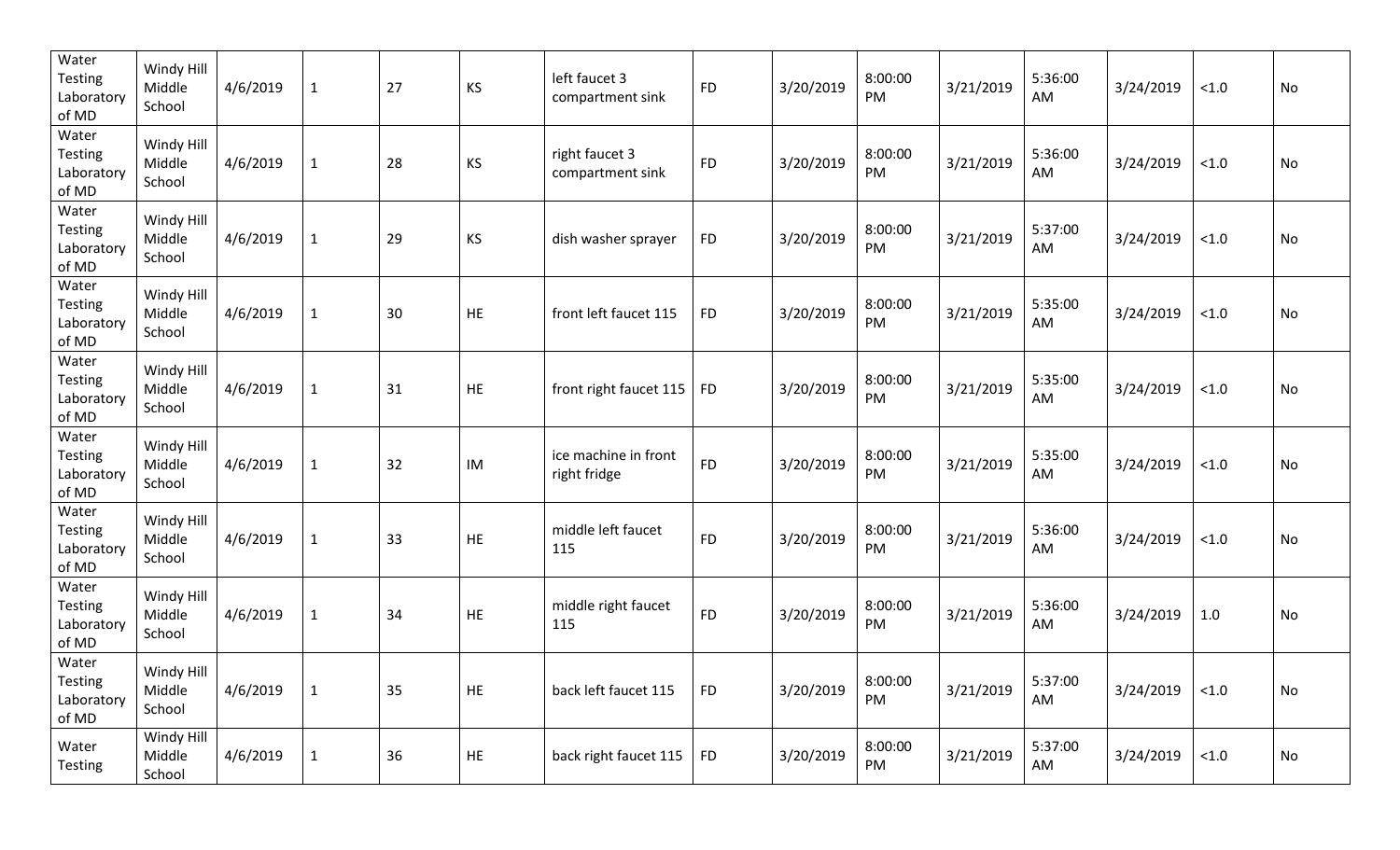| Laboratory<br>of MD                            |                                |          |                |    |           |                                     |           |           |               |           |               |           |        |           |
|------------------------------------------------|--------------------------------|----------|----------------|----|-----------|-------------------------------------|-----------|-----------|---------------|-----------|---------------|-----------|--------|-----------|
| Water<br>Testing<br>Laboratory<br>of MD        | Windy Hill<br>Middle<br>School | 4/6/2019 | $\mathbf{1}$   | 37 | IM        | ice machine in back<br>right fridge | <b>FD</b> | 3/20/2019 | 8:00:00<br>PM | 3/21/2019 | 5:38:00<br>AM | 3/24/2019 | < 1.0  | No        |
| Water<br>Testing<br>Laboratory<br>of MD        | Windy Hill<br>Middle<br>School | 4/6/2019 | $\mathbf{1}$   | 38 | <b>HE</b> | teacher prep faucet                 | <b>FD</b> | 3/20/2019 | 8:00:00<br>PM | 3/21/2019 | 5:38:00<br>AM | 3/24/2019 | < 1.0  | No        |
| Water<br><b>Testing</b><br>Laboratory<br>of MD | Windy Hill<br>Middle<br>School | 4/6/2019 | $\mathbf{1}$   | 39 | <b>CR</b> | left faucet 119                     | <b>FD</b> | 3/20/2019 | 8:00:00<br>PM | 3/21/2019 | 5:33:00<br>AM | 3/24/2019 | $<1.0$ | No        |
| Water<br><b>Testing</b><br>Laboratory<br>of MD | Windy Hill<br>Middle<br>School | 4/6/2019 | $\mathbf{1}$   | 40 | <b>CR</b> | right faucet 119                    | <b>FD</b> | 3/20/2019 | 8:00:00<br>PM | 3/21/2019 | 5:33:00<br>AM | 3/24/2019 | < 1.0  | No        |
| Water<br>Testing<br>Laboratory<br>of MD        | Windy Hill<br>Middle<br>School | 4/6/2019 | $\mathbf{1}$   | 41 | <b>CR</b> | faucet 118                          | <b>FD</b> | 3/20/2019 | 8:00:00<br>PM | 3/21/2019 | 5:32:00<br>AM | 3/24/2019 | $<1.0$ | No        |
| Water<br><b>Testing</b><br>Laboratory<br>of MD | Windy Hill<br>Middle<br>School | 4/6/2019 | $\mathbf{1}$   | 42 | CR        | faucet in 122                       | <b>FD</b> | 3/20/2019 | 8:00:00<br>PM | 3/21/2019 | 5:30:00<br>AM | 3/24/2019 | 1.1    | No        |
| Water<br>Testing<br>Laboratory<br>of MD        | Windy Hill<br>Middle<br>School | 4/6/2019 | $\mathbf{1}$   | 43 | CR        | faucet in media<br>center work room | <b>FD</b> | 3/20/2019 | 8:00:00<br>PM | 3/21/2019 | 5:29:00<br>AM | 3/24/2019 | < 1.0  | <b>No</b> |
| Water<br>Testing<br>Laboratory<br>of MD        | Windy Hill<br>Middle<br>School | 4/6/2019 | $\overline{2}$ | 44 | <b>CR</b> | faucet in 211                       | <b>FD</b> | 3/20/2019 | 8:00:00<br>PM | 3/21/2019 | 5:21:00<br>AM | 3/24/2019 | 1.0    | No        |
| Water<br><b>Testing</b><br>Laboratory<br>of MD | Windy Hill<br>Middle<br>School | 4/6/2019 | $\overline{2}$ | 45 | DF        | left fountain outside<br>210        | <b>FD</b> | 3/20/2019 | 8:00:00<br>PM | 3/21/2019 | 5:22:00<br>AM | 3/24/2019 | < 1.0  | <b>No</b> |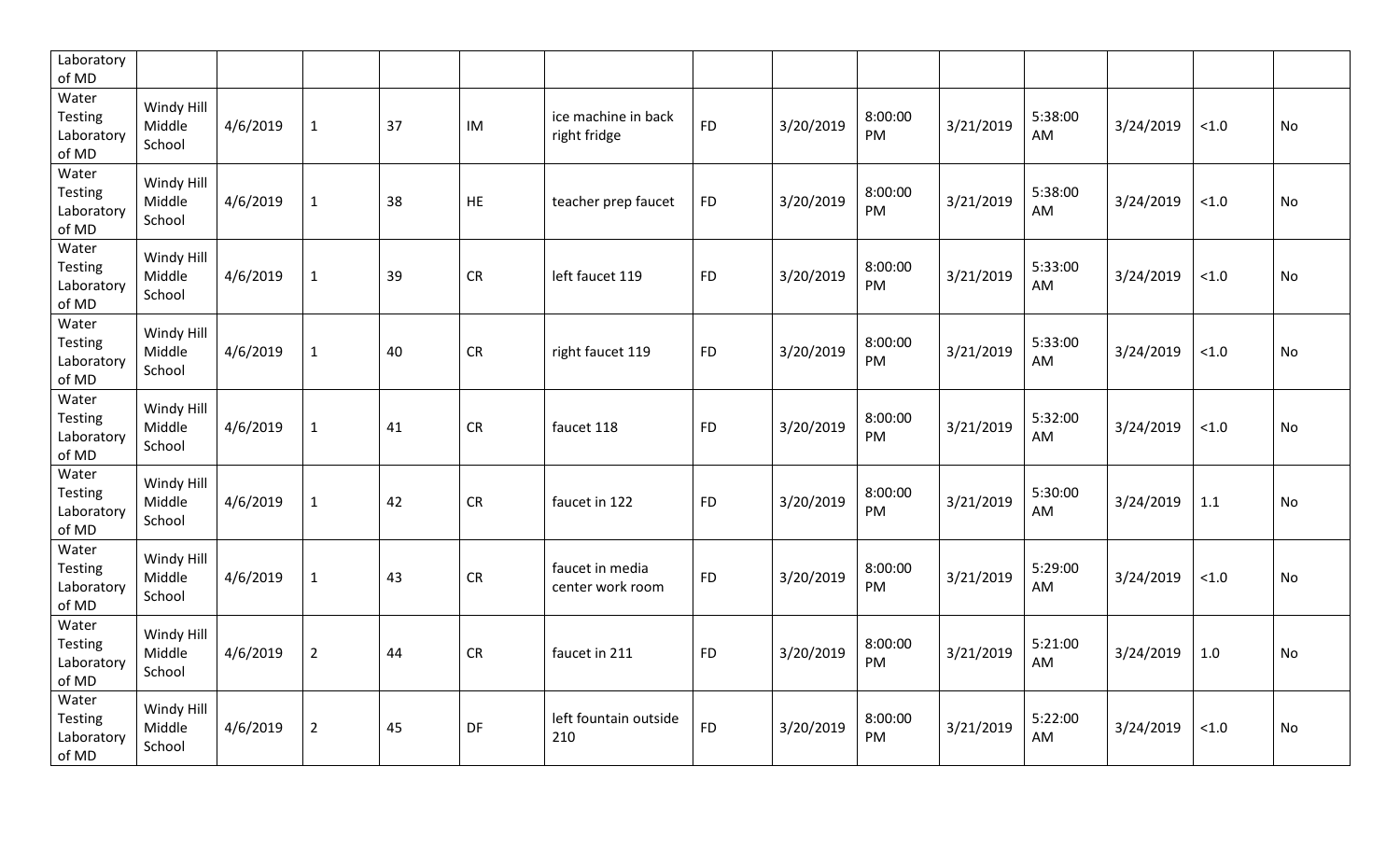| Water<br>Testing<br>Laboratory<br>of MD        | Windy Hill<br>Middle<br>School | 4/6/2019 | $\overline{2}$ | 46             | DF         | right fountain<br>outside 210         | <b>FD</b> | 3/20/2019 | 8:00:00<br>PM | 3/21/2019 | 5:22:00<br>AM | 3/24/2019 | $<1.0$ | No        |
|------------------------------------------------|--------------------------------|----------|----------------|----------------|------------|---------------------------------------|-----------|-----------|---------------|-----------|---------------|-----------|--------|-----------|
| Water<br><b>Testing</b><br>Laboratory<br>of MD | Windy Hill<br>Middle<br>School | 4/6/2019 | $\overline{2}$ | 47             | CR         | faucet in 209                         | <b>FD</b> | 3/20/2019 | 8:00:00<br>PM | 3/21/2019 | 5:20:00<br>AM | 3/24/2019 | 2.2    | No        |
| Water<br>Testing<br>Laboratory<br>of MD        | Windy Hill<br>Middle<br>School | 4/6/2019 | $\overline{2}$ | 48             | ${\sf CR}$ | faucet in project<br>room by 224      | <b>FD</b> | 3/20/2019 | 8:00:00<br>PM | 3/21/2019 | 5:26:00<br>AM | 3/24/2019 | $<1.0$ | No        |
| Water<br><b>Testing</b><br>Laboratory<br>of MD | Windy Hill<br>Middle<br>School | 4/6/2019 | $\overline{2}$ | 49             | ${\sf CR}$ | faucet 221                            | <b>FD</b> | 3/20/2019 | 8:00:00<br>PM | 3/21/2019 | 5:26:00<br>AM | 3/24/2019 | 1.6    | No        |
| Water<br><b>Testing</b><br>Laboratory<br>of MD | Windy Hill<br>Middle<br>School | 4/6/2019 | $\mathbf 1$    | $\mathbf{1}$   | DF         | left fountain outside<br>of office    | <b>FD</b> | 3/20/2019 | 8:00:00<br>PM | 3/21/2019 | 5:23:00<br>AM | 3/23/2019 | $<1.0$ | No        |
| Water<br>Testing<br>Laboratory<br>of MD        | Windy Hill<br>Middle<br>School | 4/6/2019 | $\mathbf 1$    | $\overline{2}$ | DF         | right fountain<br>outside of office   | <b>FD</b> | 3/20/2019 | 8:00:00<br>PM | 3/21/2019 | 5:23:00<br>AM | 3/23/2019 | $<1.0$ | No        |
| Water<br><b>Testing</b><br>Laboratory<br>of MD | Windy Hill<br>Middle<br>School | 4/6/2019 | $\mathbf 1$    | $\overline{3}$ | DF         | left fountain outside<br>gym          | <b>FD</b> | 3/20/2019 | 8:00:00<br>PM | 3/21/2019 | 5:30:00<br>AM | 3/23/2019 | $<1.0$ | <b>No</b> |
| Water<br><b>Testing</b><br>Laboratory<br>of MD | Windy Hill<br>Middle<br>School | 4/6/2019 | $\mathbf{1}$   | $\overline{4}$ | DF         | right fountain<br>outside gym         | <b>FD</b> | 3/20/2019 | 8:00:00<br>PM | 3/21/2019 | 5:30:00<br>AM | 3/23/2019 | $<1.0$ | No        |
| Water<br>Testing<br>Laboratory<br>of MD        | Windy Hill<br>Middle<br>School | 4/6/2019 | $\mathbf{1}$   | 5              | DF         | left fountain in boys<br>locker room  | <b>FD</b> | 3/20/2019 | 8:00:00<br>PM | 3/21/2019 | 5:42:00<br>AM | 3/23/2019 | $<1.0$ | No        |
| Water<br>Testing                               | Windy Hill<br>Middle<br>School | 4/6/2019 | $\mathbf{1}$   | 6              | DF         | right fountain in boys<br>locker room | <b>FD</b> | 3/20/2019 | 8:00:00<br>PM | 3/21/2019 | 5:42:00<br>AM | 3/23/2019 | < 1.0  | No        |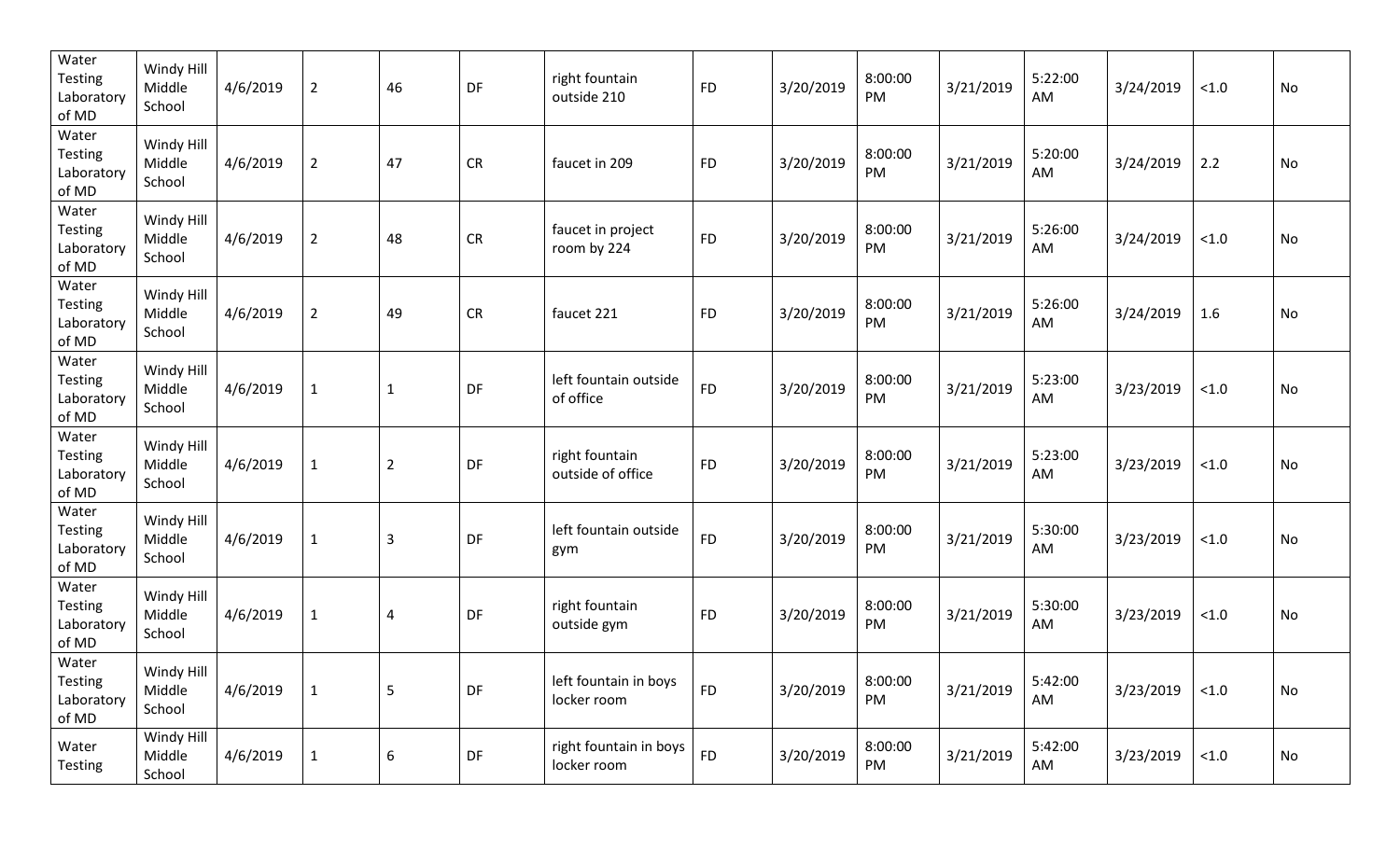| Laboratory<br>of MD                            |                                |          |                |                |           |                                       |           |           |               |           |               |           |        |           |
|------------------------------------------------|--------------------------------|----------|----------------|----------------|-----------|---------------------------------------|-----------|-----------|---------------|-----------|---------------|-----------|--------|-----------|
| Water<br>Testing<br>Laboratory<br>of MD        | Windy Hill<br>Middle<br>School | 4/6/2019 | $\mathbf{1}$   | $\overline{7}$ | DF        | left fountain in boys<br>locker room  | <b>FD</b> | 3/20/2019 | 8:00:00<br>PM | 3/21/2019 | 5:41:00<br>AM | 3/23/2019 | < 1.0  | <b>No</b> |
| Water<br><b>Testing</b><br>Laboratory<br>of MD | Windy Hill<br>Middle<br>School | 4/6/2019 | $\mathbf{1}$   | 8              | DF        | right fountain in boys<br>locker room | <b>FD</b> | 3/20/2019 | 8:00:00<br>PM | 3/21/2019 | 5:41:00<br>AM | 3/23/2019 | < 1.0  | No        |
| Water<br><b>Testing</b><br>Laboratory<br>of MD | Windy Hill<br>Middle<br>School | 4/6/2019 | $\mathbf{1}$   | 9              | DF        | left fountain outside<br>117          | <b>FD</b> | 3/20/2019 | 8:00:00<br>PM | 3/21/2019 | 5:44:00<br>AM | 3/24/2019 | $<1.0$ | No        |
| Water<br><b>Testing</b><br>Laboratory<br>of MD | Windy Hill<br>Middle<br>School | 4/6/2019 | $\mathbf{1}$   | 10             | DF        | right fountain<br>outside 117         | <b>FD</b> | 3/20/2019 | 8:00:00<br>PM | 3/21/2019 | 5:44:00<br>AM | 3/24/2019 | < 1.0  | No        |
| Water<br><b>Testing</b><br>Laboratory<br>of MD | Windy Hill<br>Middle<br>School | 4/6/2019 | $\mathbf{1}$   | 11             | DF        | left fountain outside<br>126          | <b>FD</b> | 3/20/2019 | 8:00:00<br>PM | 3/21/2019 | 5:46:00<br>AM | 3/24/2019 | $<1.0$ | No        |
| Water<br><b>Testing</b><br>Laboratory<br>of MD | Windy Hill<br>Middle<br>School | 4/6/2019 | $\mathbf{1}$   | 12             | DF        | right fountain<br>outside 126         | <b>FD</b> | 3/20/2019 | 8:00:00<br>PM | 3/21/2019 | 5:46:00<br>AM | 3/24/2019 | < 1.0  | No        |
| Water<br>Testing<br>Laboratory<br>of MD        | Windy Hill<br>Middle<br>School | 4/6/2019 | $\overline{2}$ | 13             | <b>DF</b> | left fountain outside<br>222          | <b>FD</b> | 3/20/2019 | 8:00:00<br>PM | 3/21/2019 | 5:25:00<br>AM | 3/24/2019 | < 1.0  | <b>No</b> |
| Water<br>Testing<br>Laboratory<br>of MD        | Windy Hill<br>Middle<br>School | 4/6/2019 | $\overline{2}$ | 14             | DF        | right fountain<br>outside 222         | <b>FD</b> | 3/20/2019 | 8:00:00<br>PM | 3/21/2019 | 5:25:00<br>AM | 3/24/2019 | < 1.0  | <b>No</b> |
| Water<br><b>Testing</b><br>Laboratory<br>of MD | Windy Hill<br>Middle<br>School | 4/6/2019 | $\mathbf{1}$   | 15             | <b>CR</b> | faucet in office work<br>room         | <b>FD</b> | 3/20/2019 | 8:00:00<br>PM | 3/21/2019 | 5:18:00<br>AM | 3/24/2019 | < 1.0  | <b>No</b> |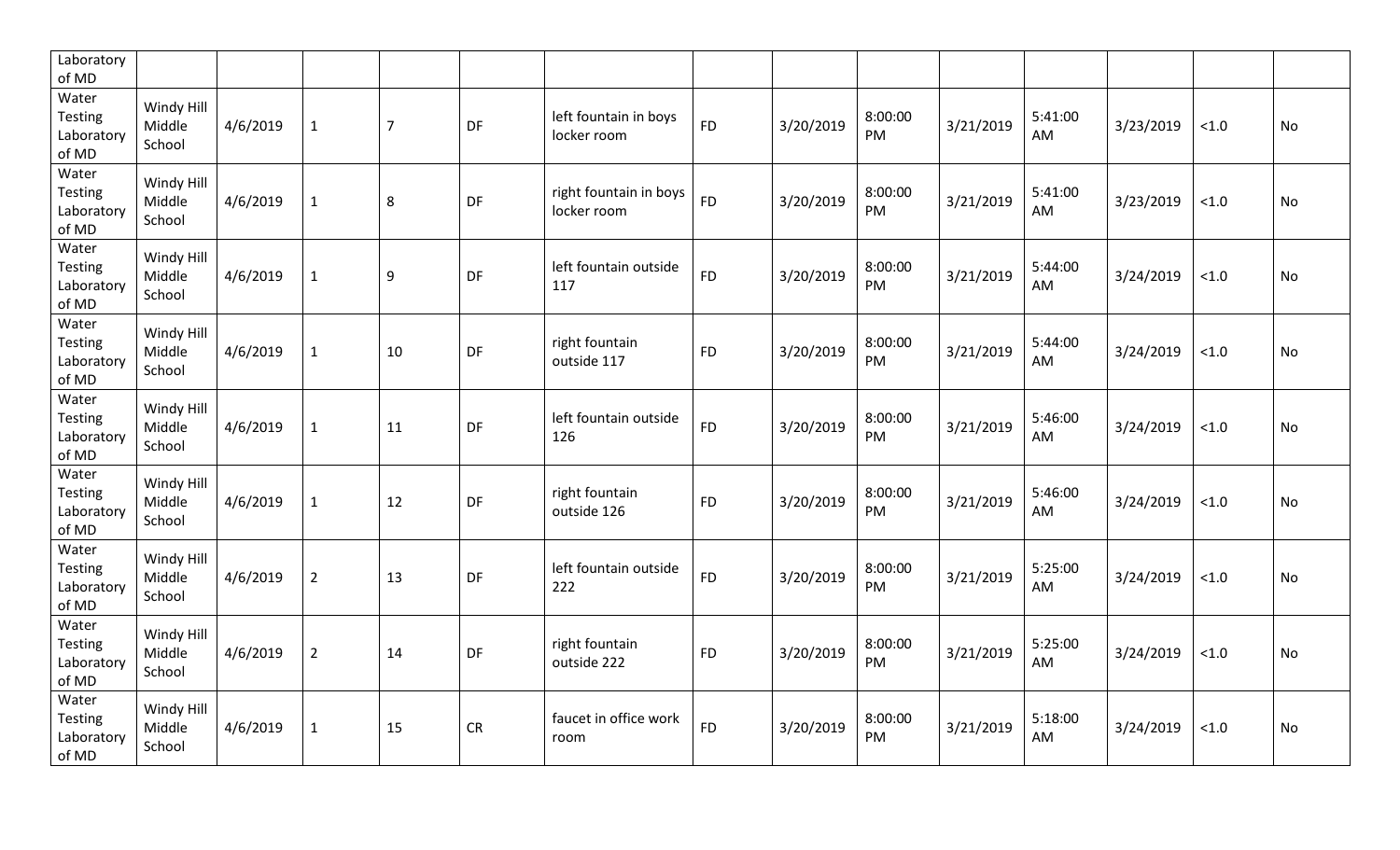| Water<br>Testing<br>Laboratory<br>of MD        | Windy Hill<br>Middle<br>School | 4/6/2019 | $\mathbf{1}$ | 16 | <b>NO</b> | faucet in health<br>room         | <b>FD</b> | 3/20/2019 | 8:00:00<br>PM | 3/21/2019 | 5:18:00<br>AM | 3/24/2019 | $<1.0$ | No        |
|------------------------------------------------|--------------------------------|----------|--------------|----|-----------|----------------------------------|-----------|-----------|---------------|-----------|---------------|-----------|--------|-----------|
| Water<br><b>Testing</b><br>Laboratory<br>of MD | Windy Hill<br>Middle<br>School | 4/6/2019 | $\mathbf{1}$ | 17 | IM        | ice machine in health<br>room    | <b>FD</b> | 3/20/2019 | 8:00:00<br>PM | 3/21/2019 | 5:20:00<br>AM | 3/24/2019 | $<1.0$ | No        |
| Water<br>Testing<br>Laboratory<br>of MD        | Windy Hill<br>Middle<br>School | 4/6/2019 | $\mathbf{1}$ | 18 | TL        | faucet in staff lounge           | <b>FD</b> | 3/20/2019 | 8:00:00<br>PM | 3/21/2019 | 5:27:00<br>AM | 3/24/2019 | $<1.0$ | No        |
| Water<br>Testing<br>Laboratory<br>of MD        | Windy Hill<br>Middle<br>School | 4/6/2019 | $\mathbf{1}$ | 19 | <b>CR</b> | faucet in 107                    | <b>FD</b> | 3/20/2019 | 8:00:00<br>PM | 3/21/2019 | 5:26:00<br>AM | 3/24/2019 | $<1.0$ | No        |
| Water<br><b>Testing</b><br>Laboratory<br>of MD | Windy Hill<br>Middle<br>School | 4/6/2019 | $\mathbf 1$  | 20 | CR        | faucet in 109                    | <b>FD</b> | 3/20/2019 | 8:00:00<br>PM | 3/21/2019 | 5:25:00<br>AM | 3/24/2019 | $<1.0$ | No        |
| Water<br><b>Testing</b><br>Laboratory<br>of MD | Windy Hill<br>Middle<br>School | 4/6/2019 | $\mathbf{1}$ | 21 | IM        | ice machine in<br>kitchen        | <b>FD</b> | 3/20/2019 | 8:00:00<br>PM | 3/21/2019 | 5:32:00<br>AM | 3/24/2019 | $<1.0$ | No        |
| Water<br><b>Testing</b><br>Laboratory<br>of MD | Windy Hill<br>Middle<br>School | 4/6/2019 | $\mathbf 1$  | 22 | KS        | solo faucet on prep<br>table     | <b>FD</b> | 3/20/2019 | 8:00:00<br>PM | 3/21/2019 | 5:33:00<br>AM | 3/24/2019 | $<1.0$ | <b>No</b> |
| Water<br><b>Testing</b><br>Laboratory<br>of MD | Windy Hill<br>Middle<br>School | 4/6/2019 | $\mathbf{1}$ | 23 | KS        | faucet on 2<br>compartment sink  | <b>FD</b> | 3/20/2019 | 8:00:00<br>PM | 3/21/2019 | 5:34:00<br>AM | 3/24/2019 | $<1.0$ | No        |
| Water<br>Testing<br>Laboratory<br>of MD        | Windy Hill<br>Middle<br>School | 4/6/2019 | $\mathbf{1}$ | 24 | <b>KS</b> | sprayer on 2<br>compartment sink | <b>FD</b> | 3/20/2019 | 8:00:00<br>PM | 3/21/2019 | 5:34:00<br>AM | 3/24/2019 | 1.6    | No        |
| Water<br>Testing                               | Windy Hill<br>Middle<br>School | 4/6/2019 | $\mathbf{1}$ | 25 | <b>KS</b> | left kettle                      | <b>FD</b> | 3/20/2019 | 8:00:00<br>PM | 3/21/2019 | 5:35:00<br>AM | 3/24/2019 | < 1.0  | No        |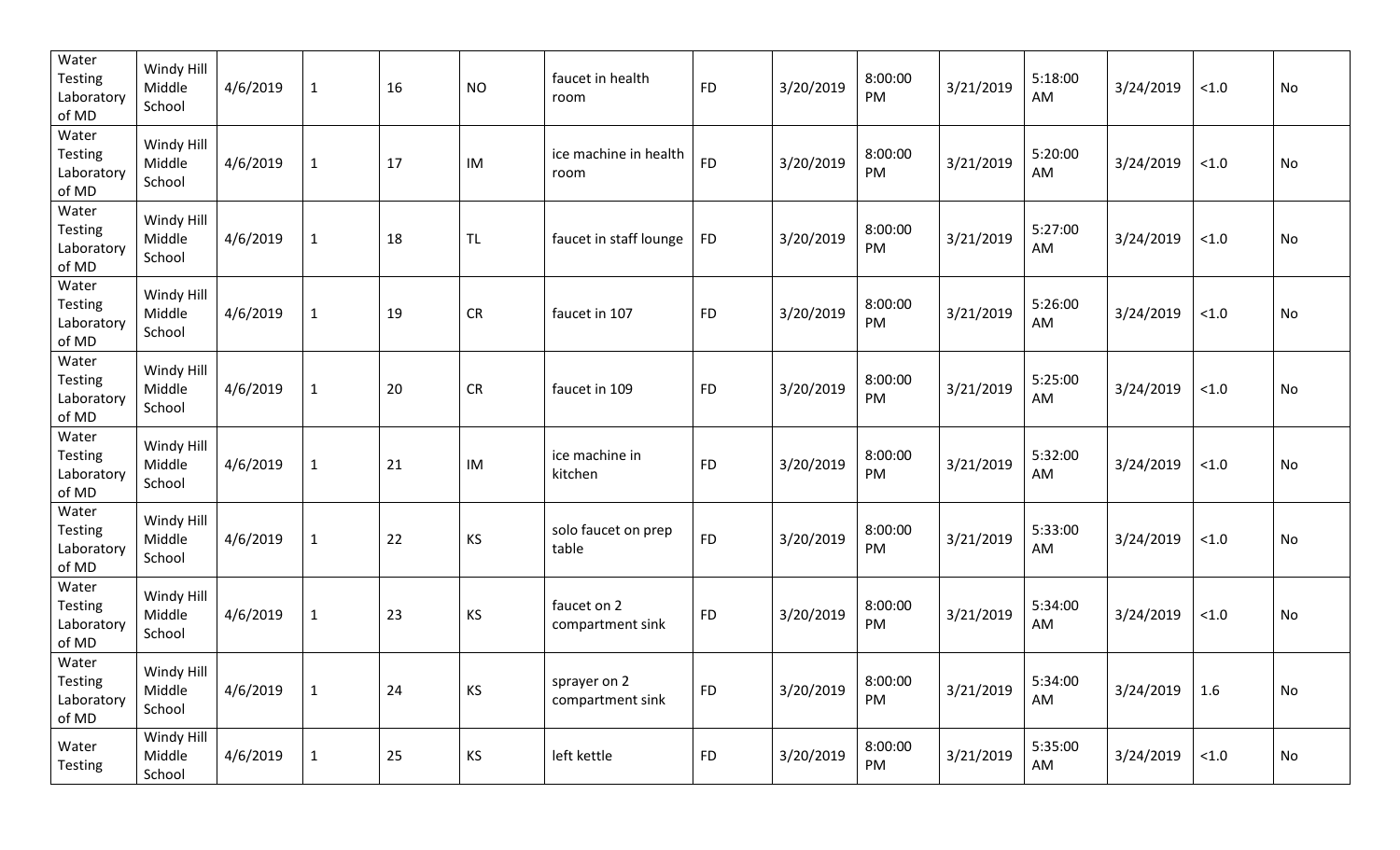| Laboratory<br>of MD                            |                                |          |              |    |           |                                      |           |           |                      |           |                |           |        |           |
|------------------------------------------------|--------------------------------|----------|--------------|----|-----------|--------------------------------------|-----------|-----------|----------------------|-----------|----------------|-----------|--------|-----------|
| Water<br>Testing<br>Laboratory<br>of MD        | Windy Hill<br>Middle<br>School | 4/6/2019 | $\mathbf{1}$ | 26 | <b>KS</b> | right kettle                         | <b>FD</b> | 3/20/2019 | 8:00:00<br><b>PM</b> | 3/21/2019 | 5:35:00<br>AM  | 3/24/2019 | 1.1    | No        |
| Water<br><b>Testing</b><br>Laboratory<br>of MD | Windy Hill<br>Middle<br>School | 4/6/2019 | $\mathbf{1}$ | 27 | KS        | left faucet 3<br>compartment sink    | <b>FD</b> | 3/20/2019 | 8:00:00<br>PM        | 3/21/2019 | 5:36:00<br>AM. | 3/24/2019 | $<1.0$ | No        |
| Water<br><b>Testing</b><br>Laboratory<br>of MD | Windy Hill<br>Middle<br>School | 4/6/2019 | $\mathbf{1}$ | 28 | KS        | right faucet 3<br>compartment sink   | <b>FD</b> | 3/20/2019 | 8:00:00<br>PM        | 3/21/2019 | 5:36:00<br>AM  | 3/24/2019 | $<1.0$ | No        |
| Water<br><b>Testing</b><br>Laboratory<br>of MD | Windy Hill<br>Middle<br>School | 4/6/2019 | $\mathbf{1}$ | 29 | KS        | dish washer sprayer                  | <b>FD</b> | 3/20/2019 | 8:00:00<br>PM        | 3/21/2019 | 5:37:00<br>AM  | 3/24/2019 | $<1.0$ | No        |
| Water<br><b>Testing</b><br>Laboratory<br>of MD | Windy Hill<br>Middle<br>School | 4/6/2019 | $\mathbf{1}$ | 30 | HE        | front left faucet 115                | <b>FD</b> | 3/20/2019 | 8:00:00<br>PM        | 3/21/2019 | 5:35:00<br>AM  | 3/24/2019 | $<1.0$ | No        |
| Water<br><b>Testing</b><br>Laboratory<br>of MD | Windy Hill<br>Middle<br>School | 4/6/2019 | $\mathbf{1}$ | 31 | <b>HE</b> | front right faucet 115               | <b>FD</b> | 3/20/2019 | 8:00:00<br>PM        | 3/21/2019 | 5:35:00<br>AM  | 3/24/2019 | $<1.0$ | No        |
| Water<br>Testing<br>Laboratory<br>of MD        | Windy Hill<br>Middle<br>School | 4/6/2019 | $\mathbf{1}$ | 32 | IM        | ice machine in front<br>right fridge | <b>FD</b> | 3/20/2019 | 8:00:00<br>PM        | 3/21/2019 | 5:35:00<br>AM  | 3/24/2019 | < 1.0  | <b>No</b> |
| Water<br>Testing<br>Laboratory<br>of MD        | Windy Hill<br>Middle<br>School | 4/6/2019 | $\mathbf{1}$ | 33 | HE        | middle left faucet<br>115            | <b>FD</b> | 3/20/2019 | 8:00:00<br>PM        | 3/21/2019 | 5:36:00<br>AM  | 3/24/2019 | $<1.0$ | <b>No</b> |
| Water<br><b>Testing</b><br>Laboratory<br>of MD | Windy Hill<br>Middle<br>School | 4/6/2019 | $\mathbf{1}$ | 34 | HE        | middle right faucet<br>115           | <b>FD</b> | 3/20/2019 | 8:00:00<br>PM        | 3/21/2019 | 5:36:00<br>AM. | 3/24/2019 | 1.0    | No        |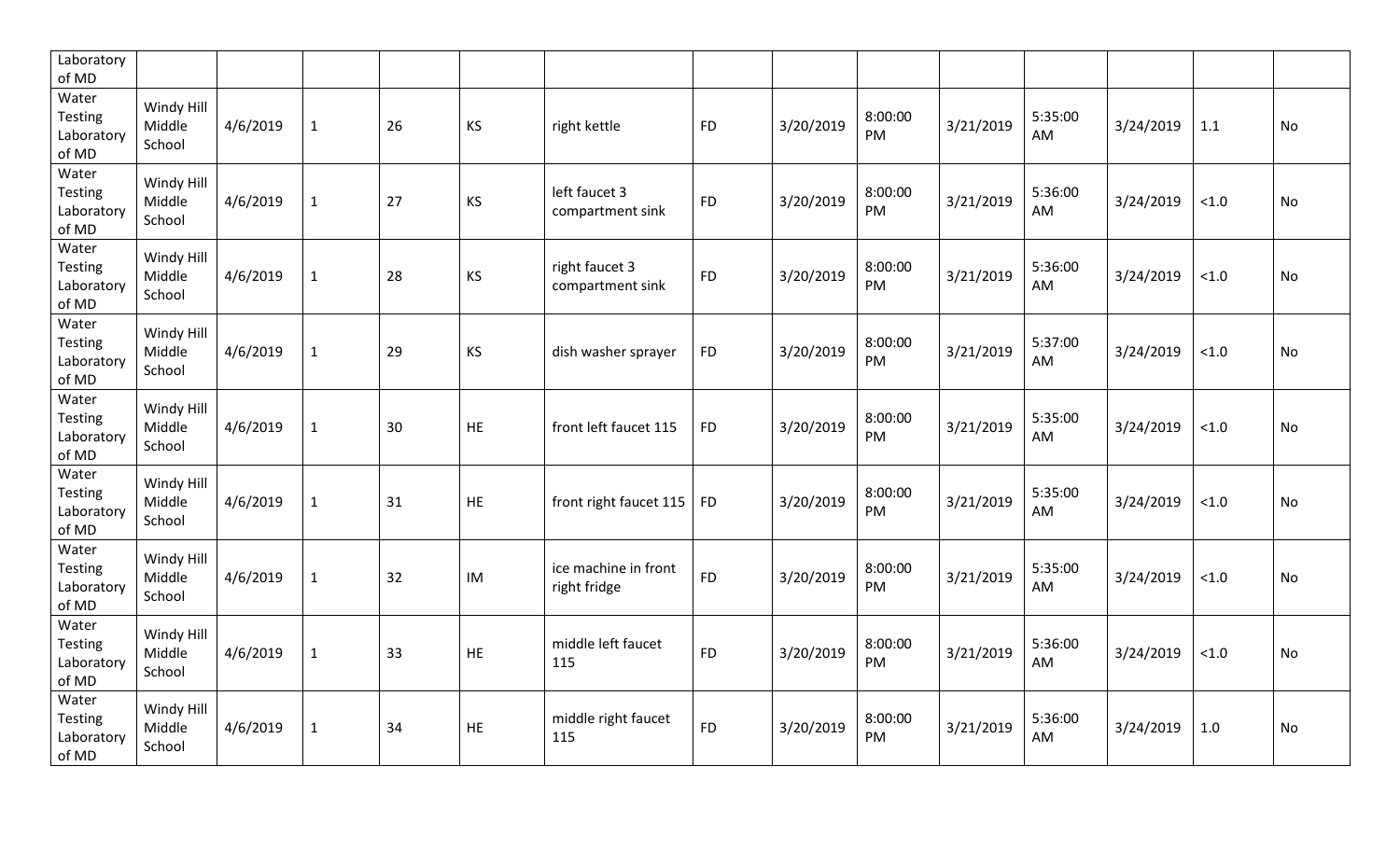| Water<br><b>Testing</b><br>Laboratory<br>of MD | Windy Hill<br>Middle<br>School | 4/6/2019 | $\mathbf{1}$   | 35 | HE         | back left faucet 115                | <b>FD</b> | 3/20/2019 | 8:00:00<br>PM | 3/21/2019 | 5:37:00<br>AM | 3/24/2019 | < 1.0  | No |
|------------------------------------------------|--------------------------------|----------|----------------|----|------------|-------------------------------------|-----------|-----------|---------------|-----------|---------------|-----------|--------|----|
| Water<br>Testing<br>Laboratory<br>of MD        | Windy Hill<br>Middle<br>School | 4/6/2019 | $\mathbf{1}$   | 36 | HE         | back right faucet 115               | <b>FD</b> | 3/20/2019 | 8:00:00<br>PM | 3/21/2019 | 5:37:00<br>AM | 3/24/2019 | < 1.0  | No |
| Water<br><b>Testing</b><br>Laboratory<br>of MD | Windy Hill<br>Middle<br>School | 4/6/2019 | $\mathbf{1}$   | 37 | IM         | ice machine in back<br>right fridge | <b>FD</b> | 3/20/2019 | 8:00:00<br>PM | 3/21/2019 | 5:38:00<br>AM | 3/24/2019 | < 1.0  | No |
| Water<br>Testing<br>Laboratory<br>of MD        | Windy Hill<br>Middle<br>School | 4/6/2019 | $\mathbf{1}$   | 38 | HE         | teacher prep faucet                 | <b>FD</b> | 3/20/2019 | 8:00:00<br>PM | 3/21/2019 | 5:38:00<br>AM | 3/24/2019 | < 1.0  | No |
| Water<br>Testing<br>Laboratory<br>of MD        | Windy Hill<br>Middle<br>School | 4/6/2019 | $\mathbf{1}$   | 39 | CR         | left faucet 119                     | <b>FD</b> | 3/20/2019 | 8:00:00<br>PM | 3/21/2019 | 5:33:00<br>AM | 3/24/2019 | $<1.0$ | No |
| Water<br>Testing<br>Laboratory<br>of MD        | Windy Hill<br>Middle<br>School | 4/6/2019 | $\mathbf{1}$   | 40 | CR         | right faucet 119                    | <b>FD</b> | 3/20/2019 | 8:00:00<br>PM | 3/21/2019 | 5:33:00<br>AM | 3/24/2019 | $<1.0$ | No |
| Water<br>Testing<br>Laboratory<br>of MD        | Windy Hill<br>Middle<br>School | 4/6/2019 | $\mathbf{1}$   | 41 | CR         | faucet 118                          | <b>FD</b> | 3/20/2019 | 8:00:00<br>PM | 3/21/2019 | 5:32:00<br>AM | 3/24/2019 | $<1.0$ | No |
| Water<br>Testing<br>Laboratory<br>of MD        | Windy Hill<br>Middle<br>School | 4/6/2019 | $\mathbf{1}$   | 42 | CR         | faucet in 122                       | <b>FD</b> | 3/20/2019 | 8:00:00<br>PM | 3/21/2019 | 5:30:00<br>AM | 3/24/2019 | 1.1    | No |
| Water<br><b>Testing</b><br>Laboratory<br>of MD | Windy Hill<br>Middle<br>School | 4/6/2019 | $\mathbf{1}$   | 43 | ${\sf CR}$ | faucet in media<br>center work room | <b>FD</b> | 3/20/2019 | 8:00:00<br>PM | 3/21/2019 | 5:29:00<br>AM | 3/24/2019 | < 1.0  | No |
| Water<br><b>Testing</b>                        | Windy Hill<br>Middle<br>School | 4/6/2019 | $\overline{2}$ | 44 | CR         | faucet in 211                       | <b>FD</b> | 3/20/2019 | 8:00:00<br>PM | 3/21/2019 | 5:21:00<br>AM | 3/24/2019 | 1.0    | No |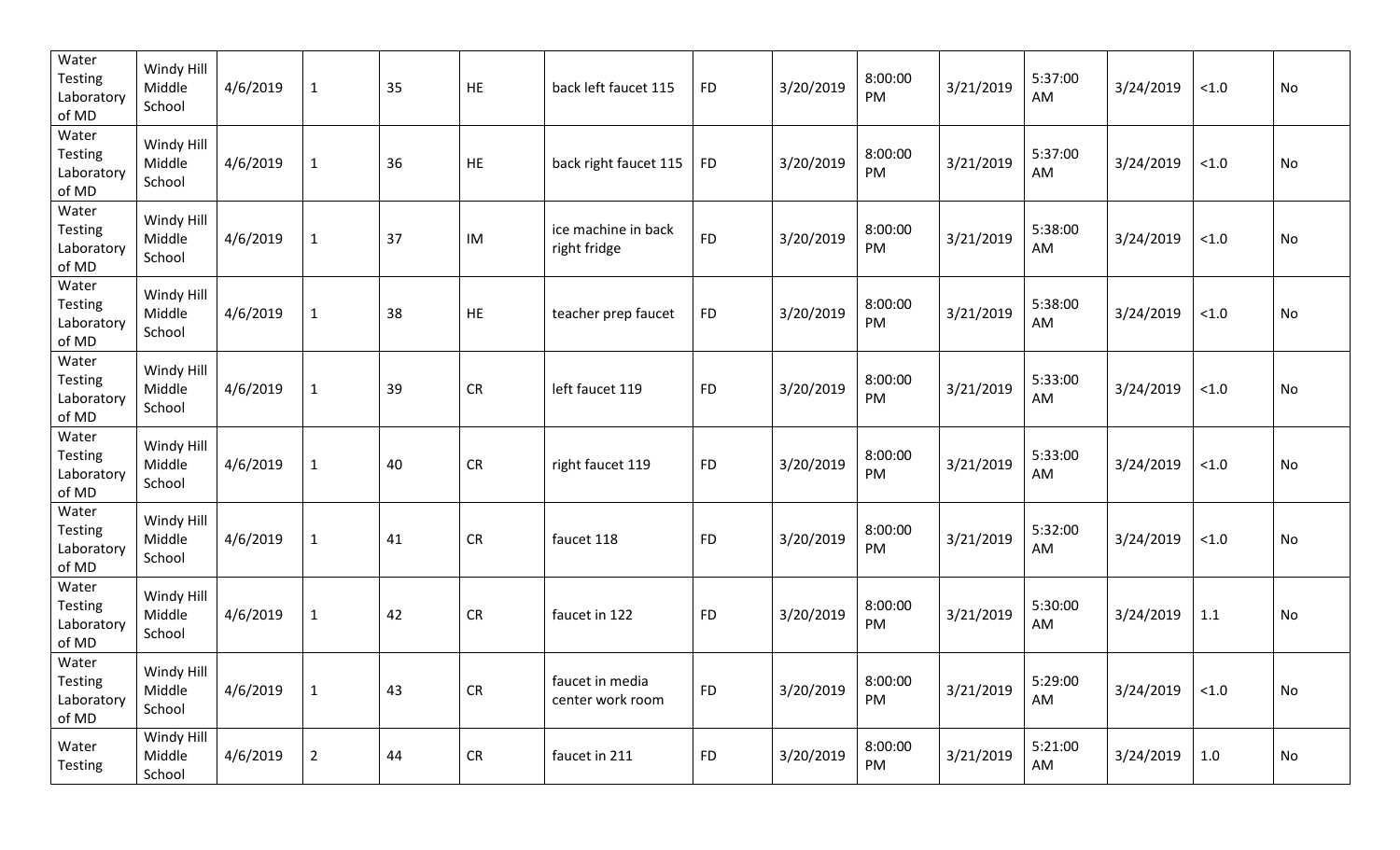| Laboratory<br>of MD                            |                                |          |                |                |           |                                     |           |           |                      |           |               |           |       |           |
|------------------------------------------------|--------------------------------|----------|----------------|----------------|-----------|-------------------------------------|-----------|-----------|----------------------|-----------|---------------|-----------|-------|-----------|
| Water<br>Testing<br>Laboratory<br>of MD        | Windy Hill<br>Middle<br>School | 4/6/2019 | $\overline{2}$ | 45             | DF        | left fountain outside<br>210        | <b>FD</b> | 3/20/2019 | 8:00:00<br>PM        | 3/21/2019 | 5:22:00<br>AM | 3/24/2019 | < 1.0 | <b>No</b> |
| Water<br>Testing<br>Laboratory<br>of MD        | Windy Hill<br>Middle<br>School | 4/6/2019 | $\overline{2}$ | 46             | DF        | right fountain<br>outside 210       | <b>FD</b> | 3/20/2019 | 8:00:00<br>PM        | 3/21/2019 | 5:22:00<br>AM | 3/24/2019 | < 1.0 | <b>No</b> |
| Water<br><b>Testing</b><br>Laboratory<br>of MD | Windy Hill<br>Middle<br>School | 4/6/2019 | $\overline{2}$ | 47             | <b>CR</b> | faucet in 209                       | <b>FD</b> | 3/20/2019 | 8:00:00<br>PM        | 3/21/2019 | 5:20:00<br>AM | 3/24/2019 | 2.2   | No        |
| Water<br>Testing<br>Laboratory<br>of MD        | Windy Hill<br>Middle<br>School | 4/6/2019 | $\overline{2}$ | 48             | <b>CR</b> | faucet in project<br>room by 224    | <b>FD</b> | 3/20/2019 | 8:00:00<br>PM        | 3/21/2019 | 5:26:00<br>AM | 3/24/2019 | < 1.0 | No        |
| Water<br>Testing<br>Laboratory<br>of MD        | Windy Hill<br>Middle<br>School | 4/6/2019 | $\overline{2}$ | 49             | <b>CR</b> | faucet 221                          | <b>FD</b> | 3/20/2019 | 8:00:00<br>PM        | 3/21/2019 | 5:26:00<br>AM | 3/24/2019 | 1.6   | No        |
| Water<br><b>Testing</b><br>Laboratory<br>of MD | Windy Hill<br>Middle<br>School | 4/6/2019 | $\mathbf{1}$   | $\mathbf{1}$   | DF        | left fountain outside<br>of office  | <b>FD</b> | 3/20/2019 | 8:00:00<br>PM        | 3/21/2019 | 5:23:00<br>AM | 3/23/2019 | < 1.0 | No        |
| Water<br>Testing<br>Laboratory<br>of MD        | Windy Hill<br>Middle<br>School | 4/6/2019 | $\mathbf{1}$   | $\overline{2}$ | DF        | right fountain<br>outside of office | <b>FD</b> | 3/20/2019 | 8:00:00<br>PM        | 3/21/2019 | 5:23:00<br>AM | 3/23/2019 | < 1.0 | <b>No</b> |
| Water<br><b>Testing</b><br>Laboratory<br>of MD | Windy Hill<br>Middle<br>School | 4/6/2019 | $\mathbf 1$    | $\overline{3}$ | DF        | left fountain outside<br>gym        | <b>FD</b> | 3/20/2019 | 8:00:00<br>PM        | 3/21/2019 | 5:30:00<br>AM | 3/23/2019 | < 1.0 | <b>No</b> |
| Water<br><b>Testing</b><br>Laboratory<br>of MD | Windy Hill<br>Middle<br>School | 4/6/2019 | $\mathbf{1}$   | $\overline{4}$ | DF        | right fountain<br>outside gym       | <b>FD</b> | 3/20/2019 | 8:00:00<br><b>PM</b> | 3/21/2019 | 5:30:00<br>AM | 3/23/2019 | < 1.0 | <b>No</b> |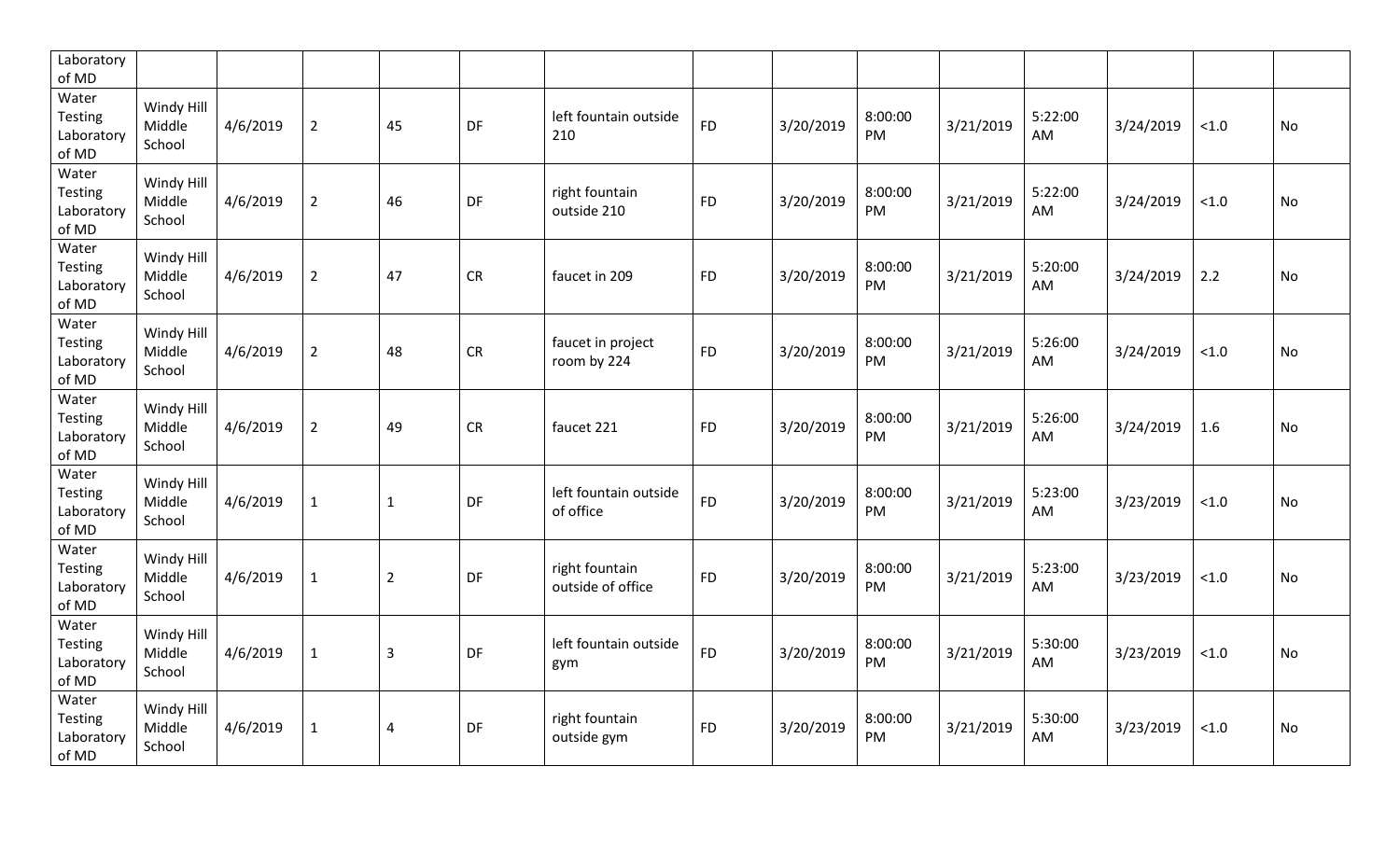| Water<br><b>Testing</b><br>Laboratory<br>of MD | Windy Hill<br>Middle<br>School | 4/6/2019 | $\mathbf{1}$   | 5                | DF | left fountain in boys<br>locker room  | <b>FD</b> | 3/20/2019 | 8:00:00<br>PM | 3/21/2019 | 5:42:00<br>AM | 3/23/2019 | $<1.0$ | No |
|------------------------------------------------|--------------------------------|----------|----------------|------------------|----|---------------------------------------|-----------|-----------|---------------|-----------|---------------|-----------|--------|----|
| Water<br><b>Testing</b><br>Laboratory<br>of MD | Windy Hill<br>Middle<br>School | 4/6/2019 | $\mathbf{1}$   | $\boldsymbol{6}$ | DF | right fountain in boys<br>locker room | <b>FD</b> | 3/20/2019 | 8:00:00<br>PM | 3/21/2019 | 5:42:00<br>AM | 3/23/2019 | $<1.0$ | No |
| Water<br><b>Testing</b><br>Laboratory<br>of MD | Windy Hill<br>Middle<br>School | 4/6/2019 | $\mathbf{1}$   | $\overline{7}$   | DF | left fountain in boys<br>locker room  | <b>FD</b> | 3/20/2019 | 8:00:00<br>PM | 3/21/2019 | 5:41:00<br>AM | 3/23/2019 | < 1.0  | No |
| Water<br><b>Testing</b><br>Laboratory<br>of MD | Windy Hill<br>Middle<br>School | 4/6/2019 | $\mathbf{1}$   | 8                | DF | right fountain in boys<br>locker room | <b>FD</b> | 3/20/2019 | 8:00:00<br>PM | 3/21/2019 | 5:41:00<br>AM | 3/23/2019 | < 1.0  | No |
| Water<br><b>Testing</b><br>Laboratory<br>of MD | Windy Hill<br>Middle<br>School | 4/6/2019 | $\mathbf{1}$   | 9                | DF | left fountain outside<br>117          | <b>FD</b> | 3/20/2019 | 8:00:00<br>PM | 3/21/2019 | 5:44:00<br>AM | 3/24/2019 | < 1.0  | No |
| Water<br><b>Testing</b><br>Laboratory<br>of MD | Windy Hill<br>Middle<br>School | 4/6/2019 | $\mathbf{1}$   | 10               | DF | right fountain<br>outside 117         | <b>FD</b> | 3/20/2019 | 8:00:00<br>PM | 3/21/2019 | 5:44:00<br>AM | 3/24/2019 | $<1.0$ | No |
| Water<br><b>Testing</b><br>Laboratory<br>of MD | Windy Hill<br>Middle<br>School | 4/6/2019 | $\mathbf{1}$   | 11               | DF | left fountain outside<br>126          | <b>FD</b> | 3/20/2019 | 8:00:00<br>PM | 3/21/2019 | 5:46:00<br>AM | 3/24/2019 | $<1.0$ | No |
| Water<br><b>Testing</b><br>Laboratory<br>of MD | Windy Hill<br>Middle<br>School | 4/6/2019 | $\mathbf 1$    | 12               | DF | right fountain<br>outside 126         | <b>FD</b> | 3/20/2019 | 8:00:00<br>PM | 3/21/2019 | 5:46:00<br>AM | 3/24/2019 | $<1.0$ | No |
| Water<br>Testing<br>Laboratory<br>of MD        | Windy Hill<br>Middle<br>School | 4/6/2019 | $\overline{2}$ | 13               | DF | left fountain outside<br>222          | <b>FD</b> | 3/20/2019 | 8:00:00<br>PM | 3/21/2019 | 5:25:00<br>AM | 3/24/2019 | $<1.0$ | No |
| Water<br>Testing                               | Windy Hill<br>Middle<br>School | 4/6/2019 | $\overline{2}$ | 14               | DF | right fountain<br>outside 222         | <b>FD</b> | 3/20/2019 | 8:00:00<br>PM | 3/21/2019 | 5:25:00<br>AM | 3/24/2019 | < 1.0  | No |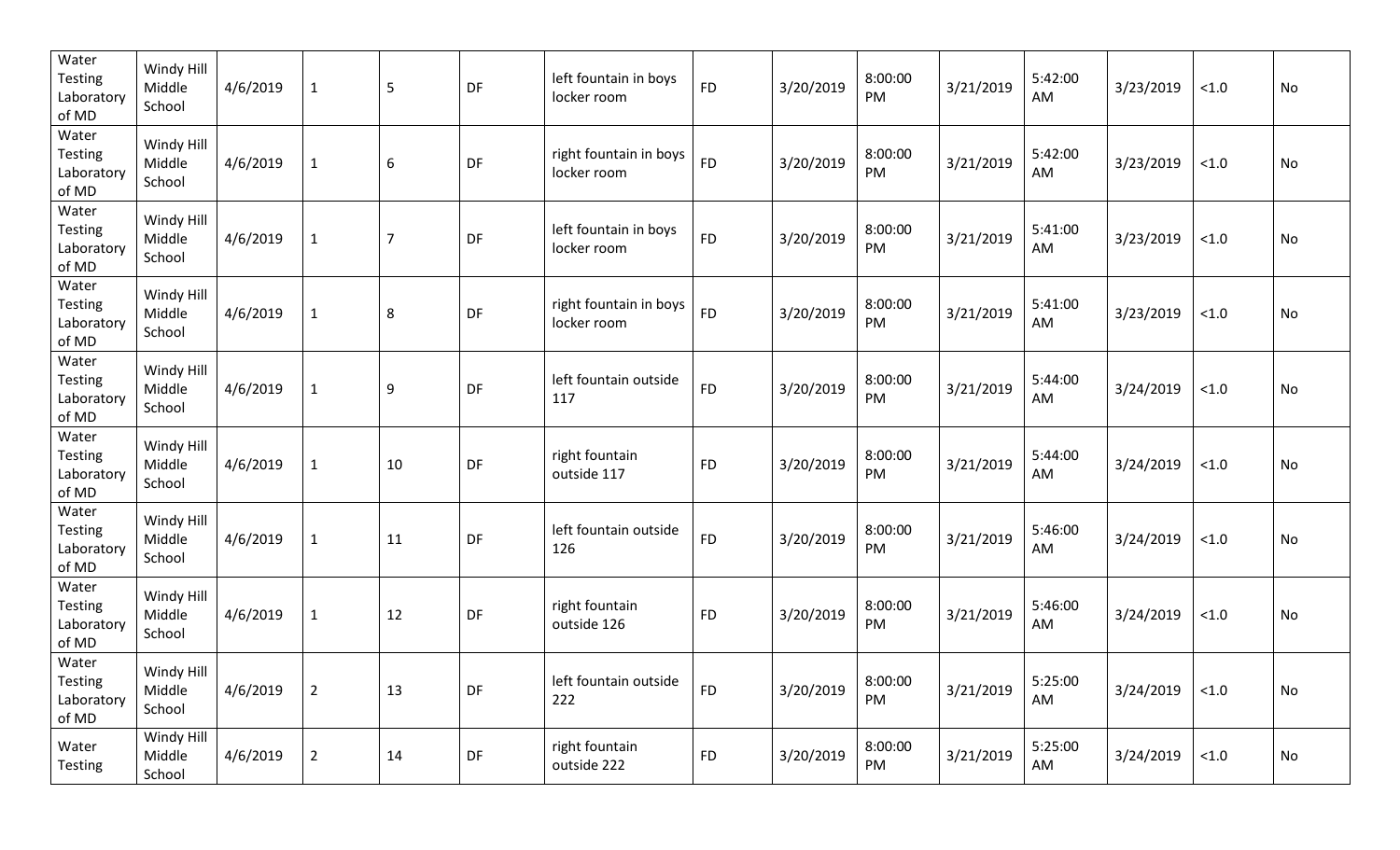| Laboratory<br>of MD                            |                                |          |              |    |           |                                 |           |           |                      |           |                |           |       |           |
|------------------------------------------------|--------------------------------|----------|--------------|----|-----------|---------------------------------|-----------|-----------|----------------------|-----------|----------------|-----------|-------|-----------|
| Water<br>Testing<br>Laboratory<br>of MD        | Windy Hill<br>Middle<br>School | 4/6/2019 | $\mathbf{1}$ | 15 | <b>CR</b> | faucet in office work<br>room   | <b>FD</b> | 3/20/2019 | 8:00:00<br>PM        | 3/21/2019 | 5:18:00<br>AM  | 3/24/2019 | < 1.0 | <b>No</b> |
| Water<br>Testing<br>Laboratory<br>of MD        | Windy Hill<br>Middle<br>School | 4/6/2019 | $\mathbf{1}$ | 16 | <b>NO</b> | faucet in health<br>room        | <b>FD</b> | 3/20/2019 | 8:00:00<br><b>PM</b> | 3/21/2019 | 5:18:00<br>AM. | 3/24/2019 | < 1.0 | <b>No</b> |
| Water<br><b>Testing</b><br>Laboratory<br>of MD | Windy Hill<br>Middle<br>School | 4/6/2019 | $\mathbf{1}$ | 17 | IM        | ice machine in health<br>room   | <b>FD</b> | 3/20/2019 | 8:00:00<br>PM        | 3/21/2019 | 5:20:00<br>AM  | 3/24/2019 | < 1.0 | No        |
| Water<br><b>Testing</b><br>Laboratory<br>of MD | Windy Hill<br>Middle<br>School | 4/6/2019 | $\mathbf{1}$ | 18 | <b>TL</b> | faucet in staff lounge          | <b>FD</b> | 3/20/2019 | 8:00:00<br>PM        | 3/21/2019 | 5:27:00<br>AM  | 3/24/2019 | < 1.0 | No        |
| Water<br>Testing<br>Laboratory<br>of MD        | Windy Hill<br>Middle<br>School | 4/6/2019 | $\mathbf{1}$ | 19 | <b>CR</b> | faucet in 107                   | <b>FD</b> | 3/20/2019 | 8:00:00<br>PM        | 3/21/2019 | 5:26:00<br>AM  | 3/24/2019 | < 1.0 | No        |
| Water<br><b>Testing</b><br>Laboratory<br>of MD | Windy Hill<br>Middle<br>School | 4/6/2019 | $\mathbf{1}$ | 20 | <b>CR</b> | faucet in 109                   | <b>FD</b> | 3/20/2019 | 8:00:00<br>PM        | 3/21/2019 | 5:25:00<br>AM  | 3/24/2019 | < 1.0 | No        |
| Water<br>Testing<br>Laboratory<br>of MD        | Windy Hill<br>Middle<br>School | 4/6/2019 | $\mathbf{1}$ | 21 | IM        | ice machine in<br>kitchen       | <b>FD</b> | 3/20/2019 | 8:00:00<br>PM        | 3/21/2019 | 5:32:00<br>AM  | 3/24/2019 | < 1.0 | <b>No</b> |
| Water<br><b>Testing</b><br>Laboratory<br>of MD | Windy Hill<br>Middle<br>School | 4/6/2019 | $\mathbf 1$  | 22 | KS        | solo faucet on prep<br>table    | <b>FD</b> | 3/20/2019 | 8:00:00<br>PM        | 3/21/2019 | 5:33:00<br>AM  | 3/24/2019 | < 1.0 | <b>No</b> |
| Water<br><b>Testing</b><br>Laboratory<br>of MD | Windy Hill<br>Middle<br>School | 4/6/2019 | $\mathbf{1}$ | 23 | KS        | faucet on 2<br>compartment sink | <b>FD</b> | 3/20/2019 | 8:00:00<br><b>PM</b> | 3/21/2019 | 5:34:00<br>AM  | 3/24/2019 | < 1.0 | <b>No</b> |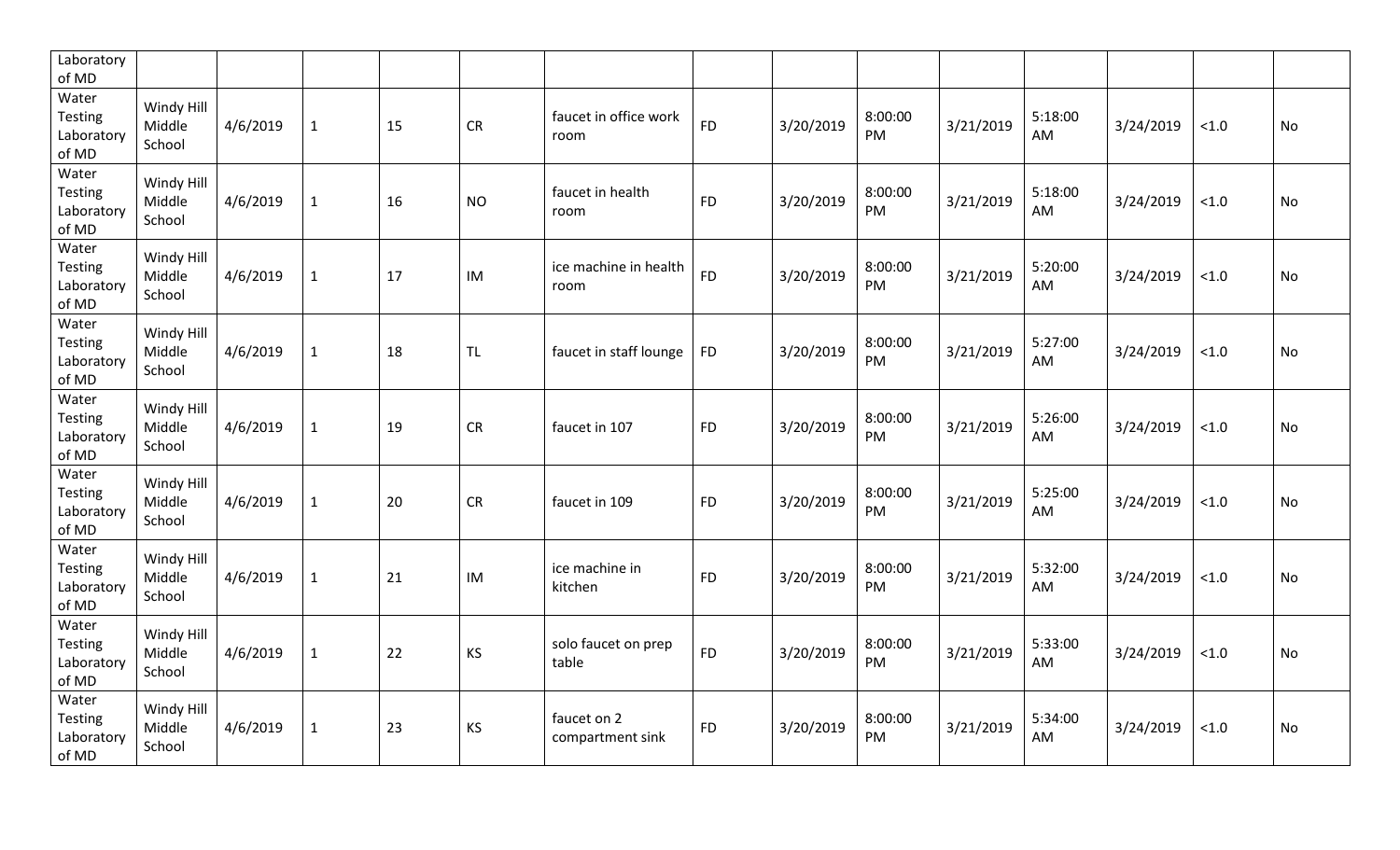| Water<br>Testing<br>Laboratory<br>of MD        | Windy Hill<br>Middle<br>School | 4/6/2019 | $\mathbf{1}$ | 24 | <b>KS</b> | sprayer on 2<br>compartment sink     | <b>FD</b> | 3/20/2019 | 8:00:00<br>PM | 3/21/2019 | 5:34:00<br>AM | 3/24/2019 | 1.6    | No        |
|------------------------------------------------|--------------------------------|----------|--------------|----|-----------|--------------------------------------|-----------|-----------|---------------|-----------|---------------|-----------|--------|-----------|
| Water<br><b>Testing</b><br>Laboratory<br>of MD | Windy Hill<br>Middle<br>School | 4/6/2019 | $\mathbf{1}$ | 25 | <b>KS</b> | left kettle                          | <b>FD</b> | 3/20/2019 | 8:00:00<br>PM | 3/21/2019 | 5:35:00<br>AM | 3/24/2019 | $<1.0$ | No        |
| Water<br>Testing<br>Laboratory<br>of MD        | Windy Hill<br>Middle<br>School | 4/6/2019 | $\mathbf{1}$ | 26 | KS        | right kettle                         | <b>FD</b> | 3/20/2019 | 8:00:00<br>PM | 3/21/2019 | 5:35:00<br>AM | 3/24/2019 | 1.1    | No        |
| Water<br><b>Testing</b><br>Laboratory<br>of MD | Windy Hill<br>Middle<br>School | 4/6/2019 | $\mathbf 1$  | 27 | KS        | left faucet 3<br>compartment sink    | <b>FD</b> | 3/20/2019 | 8:00:00<br>PM | 3/21/2019 | 5:36:00<br>AM | 3/24/2019 | $<1.0$ | No        |
| Water<br><b>Testing</b><br>Laboratory<br>of MD | Windy Hill<br>Middle<br>School | 4/6/2019 | $\mathbf 1$  | 28 | KS        | right faucet 3<br>compartment sink   | <b>FD</b> | 3/20/2019 | 8:00:00<br>PM | 3/21/2019 | 5:36:00<br>AM | 3/24/2019 | $<1.0$ | No        |
| Water<br><b>Testing</b><br>Laboratory<br>of MD | Windy Hill<br>Middle<br>School | 4/6/2019 | $\mathbf 1$  | 29 | KS        | dish washer sprayer                  | <b>FD</b> | 3/20/2019 | 8:00:00<br>PM | 3/21/2019 | 5:37:00<br>AM | 3/24/2019 | $<1.0$ | No        |
| Water<br><b>Testing</b><br>Laboratory<br>of MD | Windy Hill<br>Middle<br>School | 4/6/2019 | $\mathbf 1$  | 30 | HE        | front left faucet 115                | <b>FD</b> | 3/20/2019 | 8:00:00<br>PM | 3/21/2019 | 5:35:00<br>AM | 3/24/2019 | $<1.0$ | <b>No</b> |
| Water<br><b>Testing</b><br>Laboratory<br>of MD | Windy Hill<br>Middle<br>School | 4/6/2019 | $\mathbf{1}$ | 31 | HE        | front right faucet 115               | <b>FD</b> | 3/20/2019 | 8:00:00<br>PM | 3/21/2019 | 5:35:00<br>AM | 3/24/2019 | $<1.0$ | No        |
| Water<br>Testing<br>Laboratory<br>of MD        | Windy Hill<br>Middle<br>School | 4/6/2019 | $\mathbf{1}$ | 32 | IM        | ice machine in front<br>right fridge | <b>FD</b> | 3/20/2019 | 8:00:00<br>PM | 3/21/2019 | 5:35:00<br>AM | 3/24/2019 | $<1.0$ | No        |
| Water<br>Testing                               | Windy Hill<br>Middle<br>School | 4/6/2019 | $\mathbf{1}$ | 33 | HE        | middle left faucet<br>115            | <b>FD</b> | 3/20/2019 | 8:00:00<br>PM | 3/21/2019 | 5:36:00<br>AM | 3/24/2019 | < 1.0  | No        |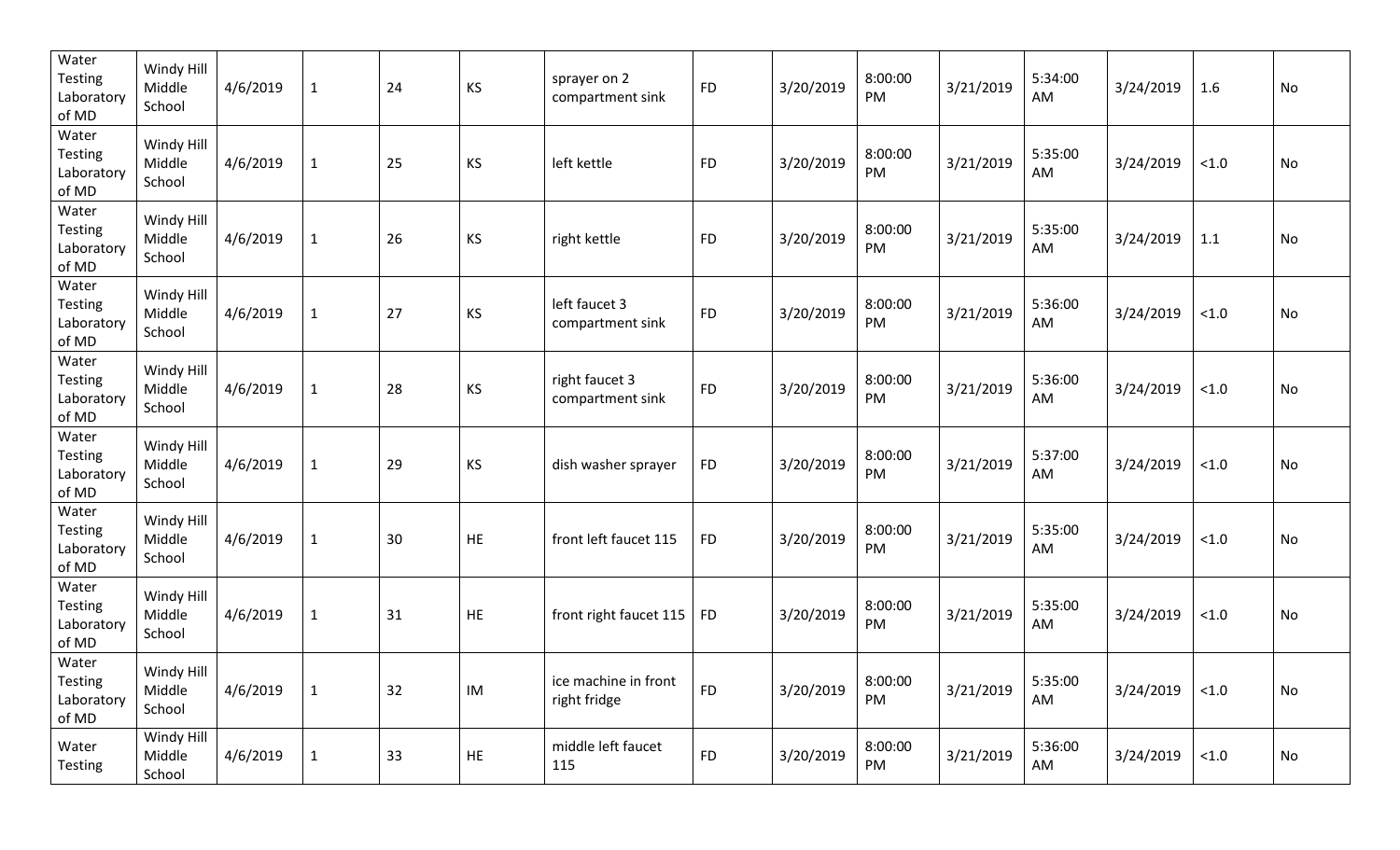| Laboratory<br>of MD                            |                                |          |              |    |           |                                     |           |           |                      |           |               |           |        |    |
|------------------------------------------------|--------------------------------|----------|--------------|----|-----------|-------------------------------------|-----------|-----------|----------------------|-----------|---------------|-----------|--------|----|
| Water<br>Testing<br>Laboratory<br>of MD        | Windy Hill<br>Middle<br>School | 4/6/2019 | $\mathbf{1}$ | 34 | HE        | middle right faucet<br>115          | <b>FD</b> | 3/20/2019 | 8:00:00<br><b>PM</b> | 3/21/2019 | 5:36:00<br>AM | 3/24/2019 | 1.0    | No |
| Water<br><b>Testing</b><br>Laboratory<br>of MD | Windy Hill<br>Middle<br>School | 4/6/2019 | $\mathbf{1}$ | 35 | <b>HE</b> | back left faucet 115                | <b>FD</b> | 3/20/2019 | 8:00:00<br>PM        | 3/21/2019 | 5:37:00<br>AM | 3/24/2019 | $<1.0$ | No |
| Water<br><b>Testing</b><br>Laboratory<br>of MD | Windy Hill<br>Middle<br>School | 4/6/2019 | $\mathbf{1}$ | 36 | HE        | back right faucet 115               | <b>FD</b> | 3/20/2019 | 8:00:00<br>PM        | 3/21/2019 | 5:37:00<br>AM | 3/24/2019 | $<1.0$ | No |
| Water<br><b>Testing</b><br>Laboratory<br>of MD | Windy Hill<br>Middle<br>School | 4/6/2019 | $\mathbf{1}$ | 37 | IM        | ice machine in back<br>right fridge | <b>FD</b> | 3/20/2019 | 8:00:00<br>PM        | 3/21/2019 | 5:38:00<br>AM | 3/24/2019 | < 1.0  | No |
| Water<br><b>Testing</b><br>Laboratory<br>of MD | Windy Hill<br>Middle<br>School | 4/6/2019 | $\mathbf{1}$ | 38 | HE        | teacher prep faucet                 | <b>FD</b> | 3/20/2019 | 8:00:00<br>PM        | 3/21/2019 | 5:38:00<br>AM | 3/24/2019 | $<1.0$ | No |
| Water<br>Testing<br>Laboratory<br>of MD        | Windy Hill<br>Middle<br>School | 4/6/2019 | $\mathbf{1}$ | 39 | <b>CR</b> | left faucet 119                     | <b>FD</b> | 3/20/2019 | 8:00:00<br>PM        | 3/21/2019 | 5:33:00<br>AM | 3/24/2019 | $<1.0$ | No |
| Water<br>Testing<br>Laboratory<br>of MD        | Windy Hill<br>Middle<br>School | 4/6/2019 | $\mathbf{1}$ | 40 | <b>CR</b> | right faucet 119                    | <b>FD</b> | 3/20/2019 | 8:00:00<br>PM        | 3/21/2019 | 5:33:00<br>AM | 3/24/2019 | $<1.0$ | No |
| Water<br>Testing<br>Laboratory<br>of MD        | Windy Hill<br>Middle<br>School | 4/6/2019 | $\mathbf{1}$ | 41 | CR        | faucet 118                          | <b>FD</b> | 3/20/2019 | 8:00:00<br>PM        | 3/21/2019 | 5:32:00<br>AM | 3/24/2019 | $<1.0$ | No |
| Water<br><b>Testing</b><br>Laboratory<br>of MD | Windy Hill<br>Middle<br>School | 4/6/2019 | $\mathbf{1}$ | 42 | <b>CR</b> | faucet in 122                       | <b>FD</b> | 3/20/2019 | 8:00:00<br>PM        | 3/21/2019 | 5:30:00<br>AM | 3/24/2019 | 1.1    | No |